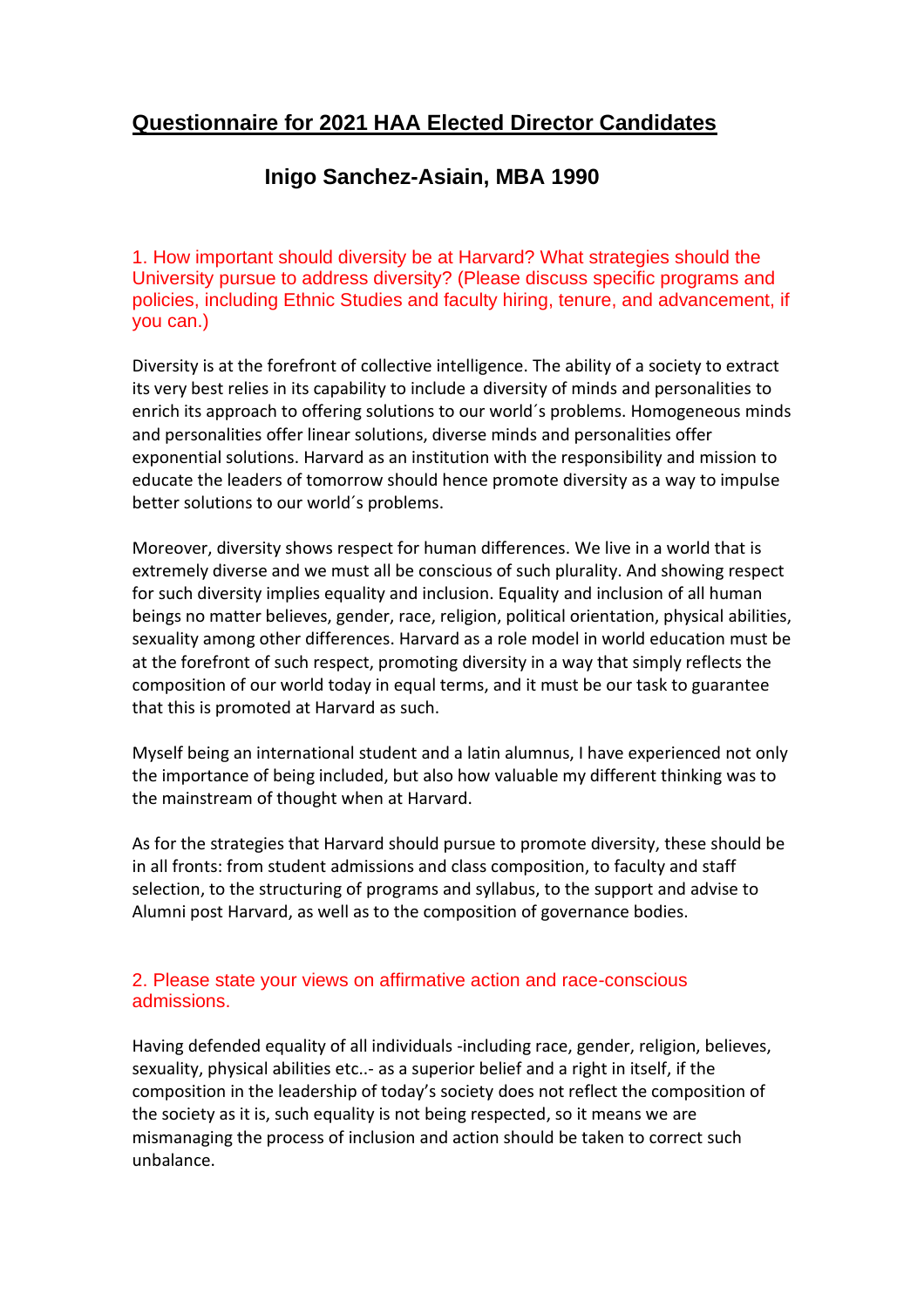Inertia of centuries of non-inclusion of several minorities according to gender, race, religion, sexuality or physical abilities should be counter balanced in today's world as still unconscious bias affects human decision making in a silent, non-conscious way.

3. What do you think Harvard's role should be in creating a more equitable, inclusive, and just society? For example, please share any thoughts on divestment from fossil fuels and the prison industry and on the role of the Harvard University Police Department, issues of concern to current students.

Leaders lead by example. And leaders have the ability to impact on others and hence an immense responsibility. Harvard being the leading University in the world in educating leaders, has the obligation and responsibility of being a role model. It will lead and it will be followed. Therefore, if we believe in -and want- a more equitable, inclusive, and just -and I would add sustainable- world, we must ensure that Harvard becomes a more equitable, inclusive and just institution itself.

Harvard also takes pride of educating citizens and citizen-leaders for our society. How our leaders are educated today will shape our society tomorrow. Harvard role must be to better educate the leaders of the world in a way that they become conscious and defend a more equitable, inclusive, just and sustainable society.

And Harvard is its Students as much as its Alumni. Hence our responsibility relies both on Campus -through the Overseers and governing bodies-, as well as in Society through the Harvard Alumni Association-. Harvard´s role is to lead by example, and the roles of the governing bodies and the HAA are to ensure that Harvard goal´s defend a more equitable inclusive, just and sustainable world.

#### 4. What steps have you taken to bring diversity and inclusion to Harvard, to your workplace, and/or to an organization that you have been involved with?

As an international student with latin origins, having travelled widely across the world, I have always -since I was a student- brought this diversity to all thoughts and discussions along the years.

I have, by now, been widely involved in the HAA. First as the President of the Club of Spain where during my tenure we expanded the Board to incorporate diversity in gender, age -recent grads- and School precedence -one member to represent each School-. We also increased the number of active members from 80 to 300 -many of whom where millennials- out of a community of c.1000. I was then asked to serve as Regional Director for Europe at HAA for three years where I promoted interactions among Clubs encouraging further diversity of thought and cultures. I co-chaired the committee that developed the *Leadership Succession Plan* active today which promotes diversity and inclusion and just governance among Clubs and SIGs.

At my workplace, in Portobello -company I founded 10 years ago and where we help *Building Industry Leaders-*, we have always recognised the long-lasting value that ESG